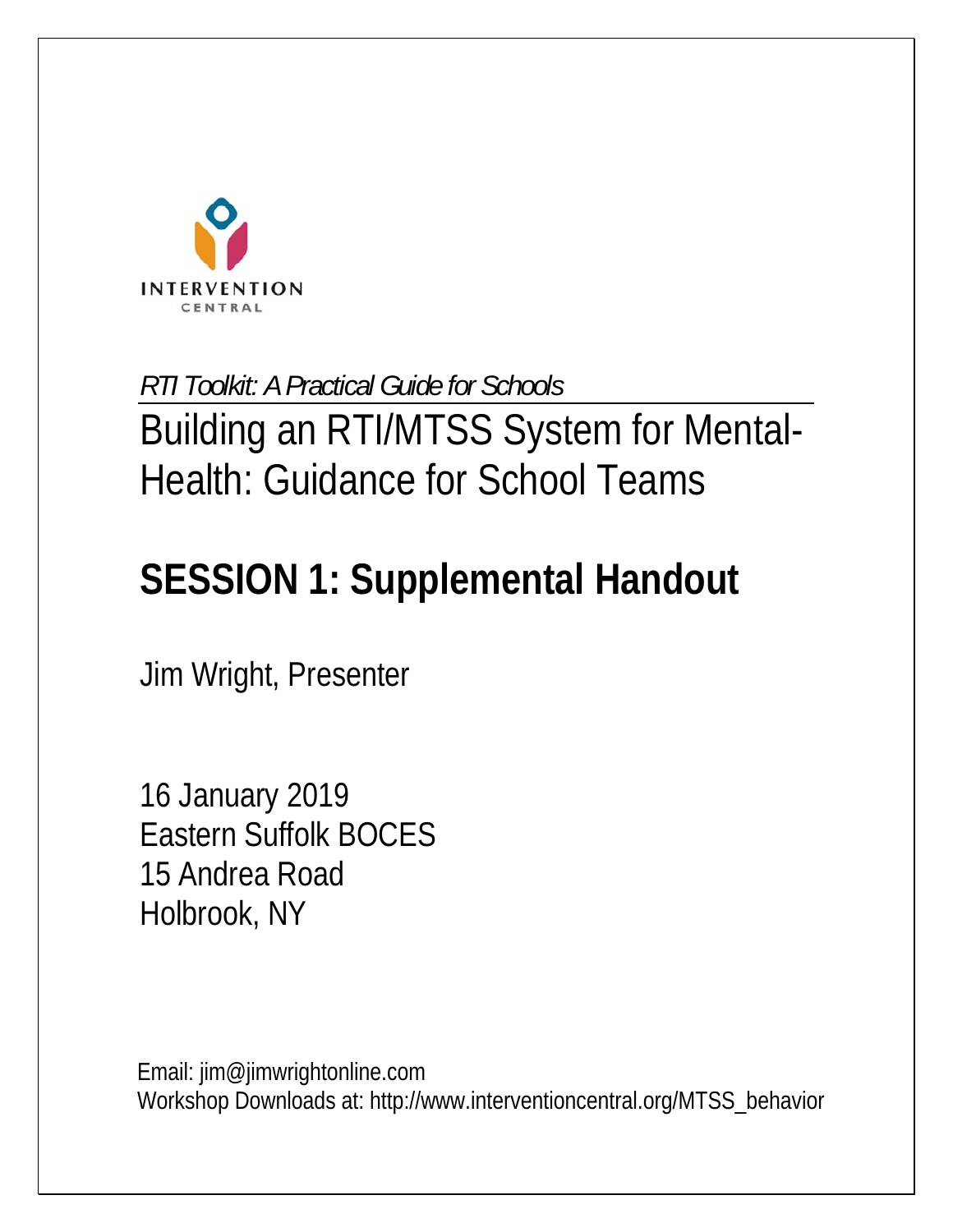## RTI/MTSS for Behavior and Social-Emotional Concerns (RTI/MTSS-B): School / District Needs Assessment

**Directions:** Review these 10 behavioral challenges. Select up to 4 that you believe are of greatest concern in your school/district. Rank your selected challenges in descending order of importance (e.g., great challenge = "1", etc.)

| Ranking | <b>Behavioral Challenge</b>                                                                              | <b>NOTES</b> |
|---------|----------------------------------------------------------------------------------------------------------|--------------|
|         | Motivation. Limited student motivation interferes<br>$\mathbf{1}$ .                                      |              |
|         | significantly with academic performance and learning.                                                    |              |
|         | Bullying. Bullying and related hidden ('covert') student<br>2.                                           |              |
|         | behaviors create an emotionally unsafe atmosphere for                                                    |              |
|         | substantial number of learners.                                                                          |              |
|         | Disruptive Classroom Behavioral Climate. Problem<br>3.                                                   |              |
|         | behaviors across classrooms commonly interfere with                                                      |              |
|         | effective instruction.                                                                                   |              |
|         | 'High-Amplitude' Behaviors. A small number of<br>4.                                                      |              |
|         | students with more severe behaviors ties up a large share                                                |              |
|         | of school support and intervention resources.<br>Vague Descriptions of Student Problems. Educators<br>5. |              |
|         | find it difficult to define a student's primary behavior                                                 |              |
|         | problem in clear and specific terms: "If you can't name the                                              |              |
|         | problem, you can't fix it."                                                                              |              |
|         | Limited Data on Behavioral Interventions. Staff lack an<br>6.                                            |              |
|         | understanding of how to set goals and what data to                                                       |              |
|         | collect when monitoring student progress on behavioral                                                   |              |
|         | interventions.                                                                                           |              |
|         | No Decision Rules for Behavioral 'Non-Responders'.<br>7.                                                 |              |
|         | The district has no formal guidelines for judging when a                                                 |              |
|         | general-education student on a behavior-intervention plan                                                |              |
|         | is a 'non-responder' and may require more intensive                                                      |              |
|         | RTI/MTSS or special education services.                                                                  |              |
|         | Differing Philosophies about Behavior Management.<br>8.                                                  |              |
|         | Staff are divided between 'reactive/punitive' and                                                        |              |
|         | 'proactive/ positive' viewpoints about how to manage                                                     |              |
|         | student misbehavior.                                                                                     |              |
|         | Variability of Behavior-Management Skills. Teachers<br>9.                                                |              |
|         | and other educators (e.g., paraprofessionals) vary in their                                              |              |
|         | knowledge of--and/or willingness to implement--positive                                                  |              |
|         | behavior management practices.                                                                           |              |
|         | 10. 'System' Breakdowns in Supporting Students with                                                      |              |
|         | Intensive Needs. For students with more significant                                                      |              |
|         | challenging behaviors, there are disconnects across staff,                                               |              |
|         | problem-solving groups, and time. These disconnects                                                      |              |
|         | result in lack of coordination, communication, and                                                       |              |
|         | consistent delivery of behavior-support services.                                                        |              |
|         |                                                                                                          |              |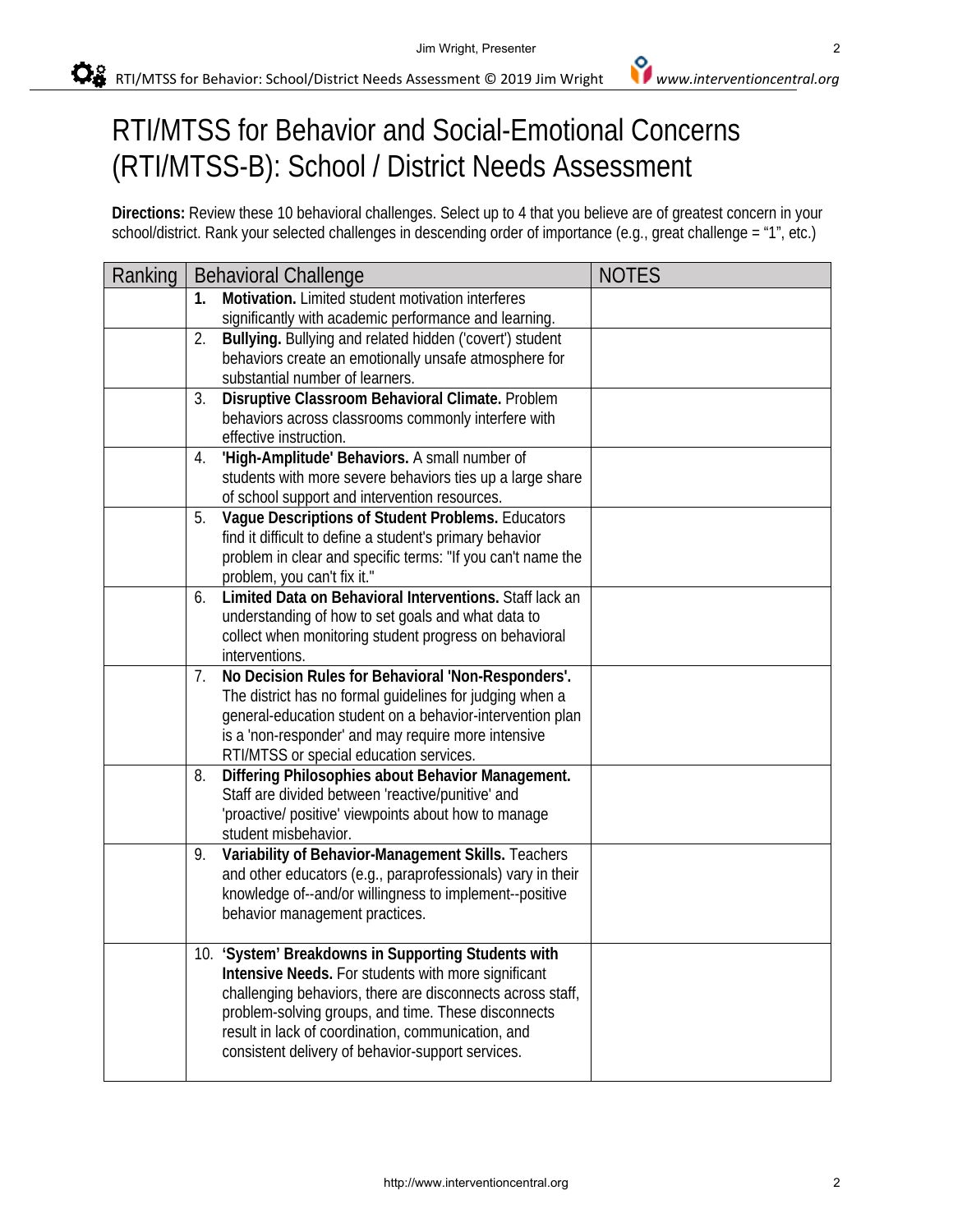RTI/MTSS for Behavior: Teacher Expectations Activity © 2019 Jim Wright *www.interventioncentral.org*

### RTI/MTSS for Behavior: What Are Your Expectations of the Teacher as Behavior-Management 'First Responder'?

Teachers routinely (and often successfully) manage mild to moderate problem behaviors that occur in their classrooms.

Listed below are elements of effective classroom behavioral intervention.

Imagine a teacher who has a student with a recurring (but manageable) problem behavior (e.g., inattention; noncompliance; calling out). Next to each item jot down what you think should be the *minimum* expectation for any teacher to follow when they respond to this kind of problem behavior:

| Elements of effective                                                    | Minimum expectations |
|--------------------------------------------------------------------------|----------------------|
| classroom intervention                                                   |                      |
| 1. Describe the student problem<br>behavior clearly and specifically     |                      |
| 2 <sub>1</sub><br>Find/use effective behavior-<br>management strategies. |                      |
| 3. Record (write down)<br>intervention efforts.                          |                      |
| Collect data on whether the<br>4.<br>problem behavior improves           |                      |
| Communicate with the student.<br>5 <sub>1</sub>                          |                      |
| 6. Communicate with parent(s).                                           |                      |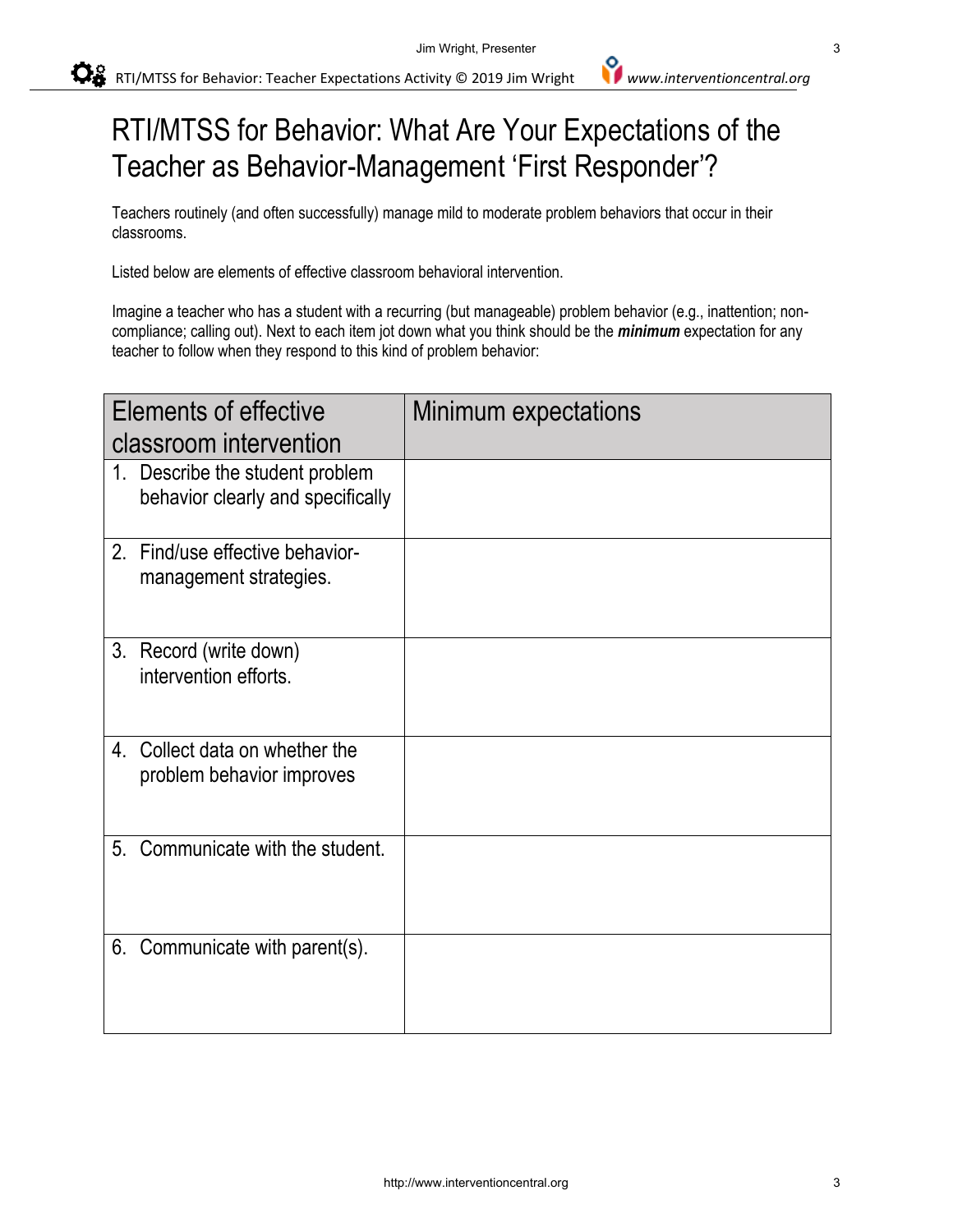#### Big Ideas in Classroom Behavior Management

1. **Teach expected behaviors.** Students need to be explicitly taught expected behaviors. They should then be acknowledged and reinforced when they show positive behaviors.

In other words, schools should treat behavior as part of the curriculum: teach it and reinforce it!

2. *Check for academic problems.* The connection between classroom misbehavior and poor academic skills is high.

Educators should routinely assess a student's academic skills as a first step when attempting to explain why a particular behavior is occurring.

If academics contribute to problem behaviors, the student needs an academic support plan as part of his or her behavior plan.

3. *Identify the underlying function of the behavior.* Problem behaviors occur for a reason. Such behaviors serve a **function** for the student. (See the list of possible functions on the next page.)

When an educator can identify the probable function sustaining a student's challenging behaviors, the educator can select successful intervention strategies that match the function—and meet the student's needs.

4. *Eliminate behavioral triggers.* Problem behaviors are often set off by events or conditions within the classroom.

Sitting next to a distracting classmate or being handed an academic task that is too difficult to complete are two examples of events that might trigger student misbehavior.

When the educator is able to identify and eliminate triggers of negative conduct, such actions tend to work quickly and--by preventing class disruptions--result in more time available for instruction.

5. *Focus on factors within the school's control***.** Educators recognize that students often face significant factors outside of the school setting--e.g., limited parental support -- that can place them at heightened risk for academic failure and problem behaviors.

Schools can best counteract the influence of negative outside factors and promote student resilience by focusing on what can be provided *within* the educational setting such as skills instruction, tutoring, mentoring, and use of positive behavior management strategies.

6. *Be flexible in responding to misbehavior.* Educators have greater success in managing the full spectrum of student misbehaviors when they respond flexibly--evaluating each individual case and applying strategies that logically address the likely cause(s) of that student's problem conduct*.*